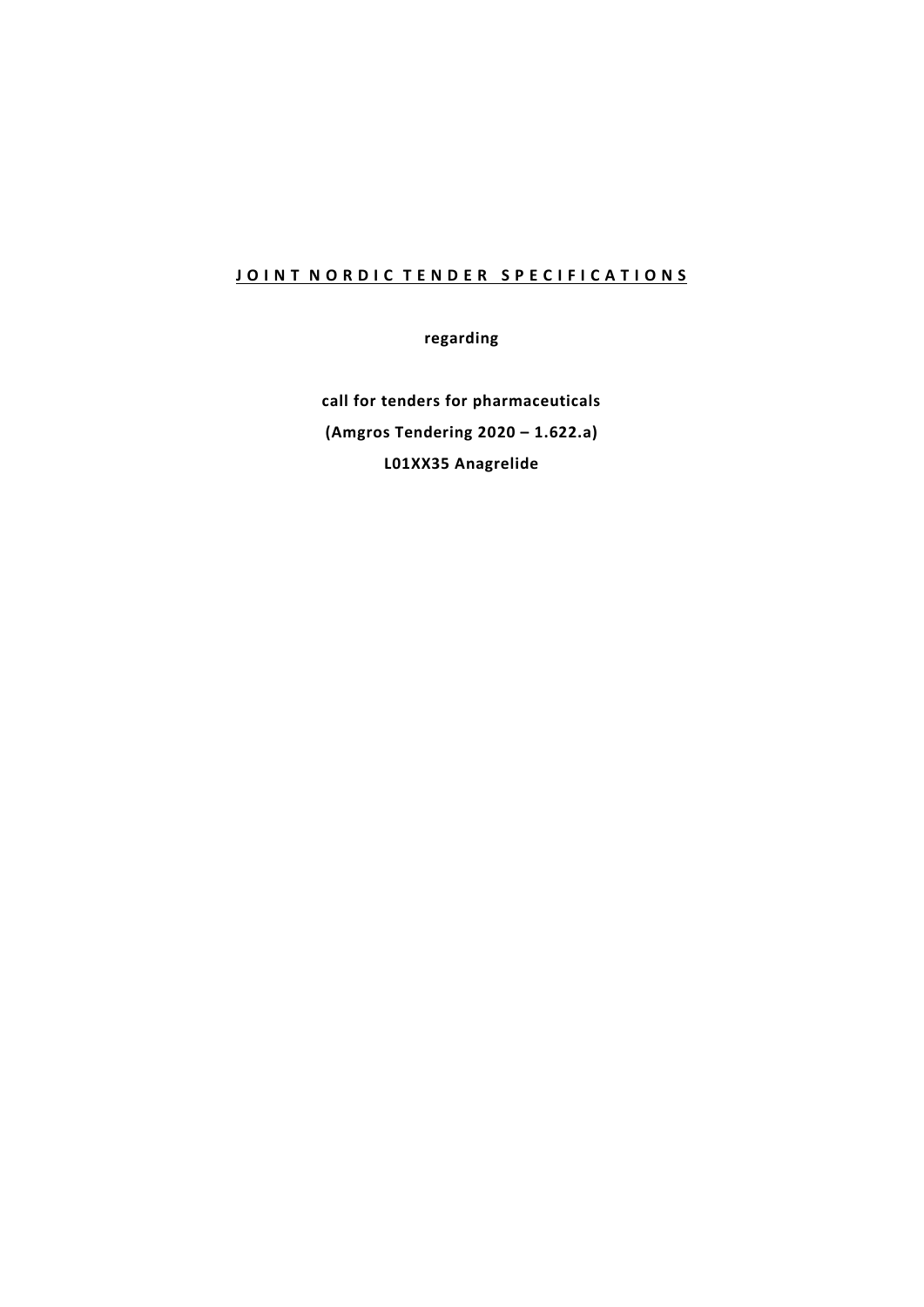# Table of contents

| 1.  |                                                                                                  |                                                                          |  |
|-----|--------------------------------------------------------------------------------------------------|--------------------------------------------------------------------------|--|
| 2.  |                                                                                                  |                                                                          |  |
|     | 2.1                                                                                              |                                                                          |  |
|     | 2.2                                                                                              |                                                                          |  |
|     | 2.3                                                                                              |                                                                          |  |
|     | 2.4                                                                                              |                                                                          |  |
| 3.  | LIST OF PRODUCTS, INCLUDING REQUIREMENTS FOR THE PRODUCTS PUT UP FOR TENDER 5                    |                                                                          |  |
|     | 3.1                                                                                              |                                                                          |  |
|     | 3.2                                                                                              |                                                                          |  |
|     | 3.3                                                                                              |                                                                          |  |
|     | 3.4                                                                                              |                                                                          |  |
|     | 3.5                                                                                              |                                                                          |  |
|     | 3.6                                                                                              |                                                                          |  |
| 4.  |                                                                                                  |                                                                          |  |
|     | 4.1                                                                                              |                                                                          |  |
|     | 4.2                                                                                              |                                                                          |  |
|     | 4.3                                                                                              |                                                                          |  |
|     | The European Single Procurement Document and documentation regarding absence of exclusion<br>4.4 |                                                                          |  |
|     |                                                                                                  |                                                                          |  |
| 5.  | THE CONTRACTING AUTHORITY'S EVALUATION OF TENDERS IN ACCORDANCE WITH THE AWARD                   |                                                                          |  |
|     |                                                                                                  |                                                                          |  |
| 6.  |                                                                                                  |                                                                          |  |
| 7.  |                                                                                                  | PURCHASE UNDER ONE FRAMEWORK AGREEMENT WITH MULTIPLE SUPPLIERS11         |  |
| 8.  |                                                                                                  | FRAMEWORK AGREEMENT - RESERVATIONS AND VARIANTS - FORMAL REQUIREMENTS 12 |  |
| 9.  |                                                                                                  |                                                                          |  |
| 10. |                                                                                                  |                                                                          |  |
| 11. |                                                                                                  |                                                                          |  |
| 12. |                                                                                                  |                                                                          |  |
| 13. |                                                                                                  |                                                                          |  |
| 14. |                                                                                                  |                                                                          |  |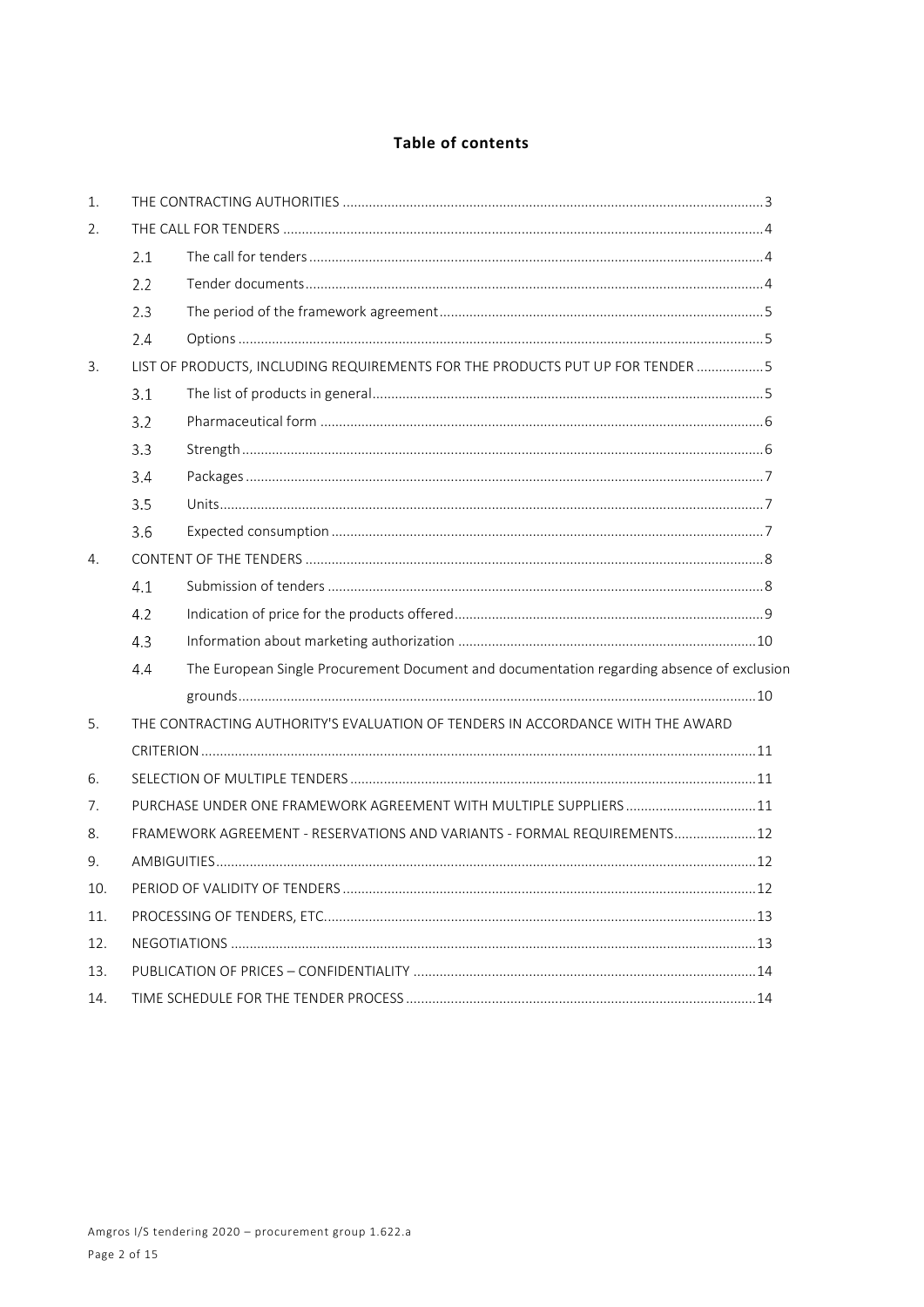# **1. THE CONTRACTING AUTHORITIES**

Denmark, Iceland and Norway have entered into a cooperation regarding the procurement of pharm aceuticals for use in all three countries.

The contracting authorities will jointly procure and award framework agreements in order to ensure the supply of affordable pharmaceuticals.

Amgros I/S ("Amgros") Dampfærgevej 22 DK-2100 Copenhagen Ø Denmark Tel.: + 45 8871 3000 Fax: + 45 8871 3008 E-mail: [udbud@amgros.dk](mailto:udbud@amgros.dk)

Landspítali Háskólasjúkrahús ("Landspítali") Eiríkisgata 5 101 Reykjavík Iceland Tel: 00354 543 1000 E-mail: [lyfjautbod@landspitali.is](mailto:lyfjautbod@landspitali.is)

Sykehusinnkjøp HF, divisjon legemidler ("Sykehusinnkjøp HF, divisjon legemidler") Grev Wedels plass 7 5.etasje, 0151 Oslo Norway Tel: 0047 78 95 74 11 E-mail: legemidler@sykehusinnkjop.no

Customers and delivery addresses are listed in appendix 7, 8 and 9 to the framework agreement.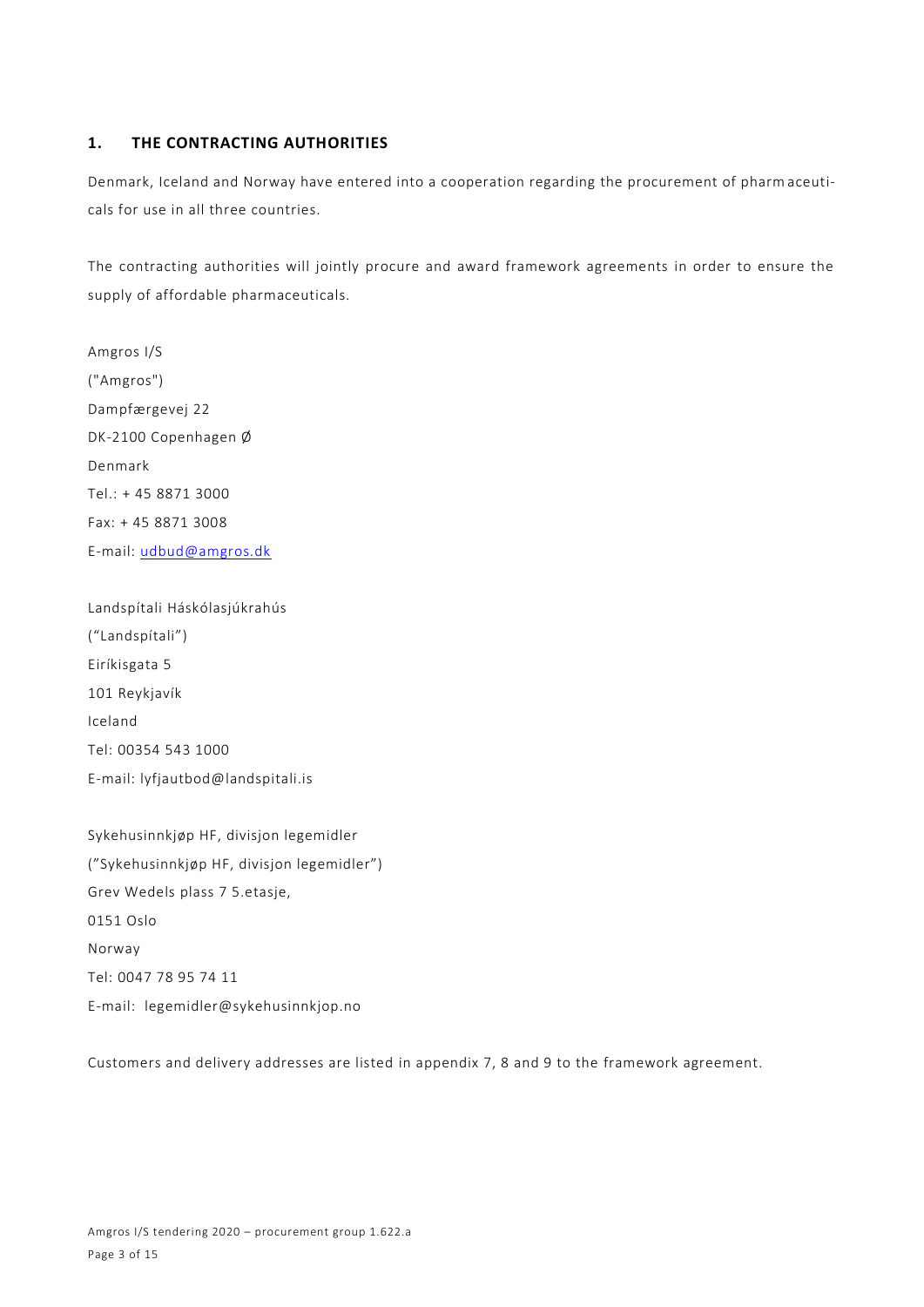# **2. THE CALL FOR TENDERS**

#### **The call for tenders**  $2.1$

This call for tenders is conducted as an open procedure in accordance with the Danish Procurement Act (*udbudsloven*). The procurement procedure is subject to Danish law and any complaints of the procurement procedure shall be lodged with the Danish Complaints Board for Public Procurement (*Klagenævnet for udbud*), cf. the Contract Notice section VI.4.3.

Tenders for the pharmaceuticals are invited so that Amgros, Sykehusinnkjøp HF, divisjon legemidler and Landspitali can enter into framework agreements for delivery of the pharmaceuticals requested in the list of products.

A framework agreement will cover delivery of the pharmaceuticals in all three countries.

The framework agreement is non-exclusive to the supplier. The customers are not obliged to use the framework agreement, see clause 1 of the framework agreement.

The call for tenders is organised with the purpose of entering into framework agreements that are assessed to be able to cover the requirements of the customers, taking into account the characteristics and application of each pharmaceutical.

Special circumstances may apply to some pharmaceuticals, and medical and patient safety considerations may therefore entail the use of specific pharmaceuticals or specific products. Where a requirement subject to such special circumstances is assessed not to be of an exceptional nature and modest in scale, the contracting authorities will endeavor to enter into framework agreement with multiple suppliers in order to purchase on the basis of a call for tenders, see paragraphs 6 and 7.

# 2.2 Tender documents

The full tender documents for procurement group 2020 – 1.622.a consist of these tender specifications with associated Annex 1:

Annex 1: Instructions for the European Single Procurement Document (ESPD) and documentation regarding absence of exclusion grounds

In addition, the tender documents consist of the following: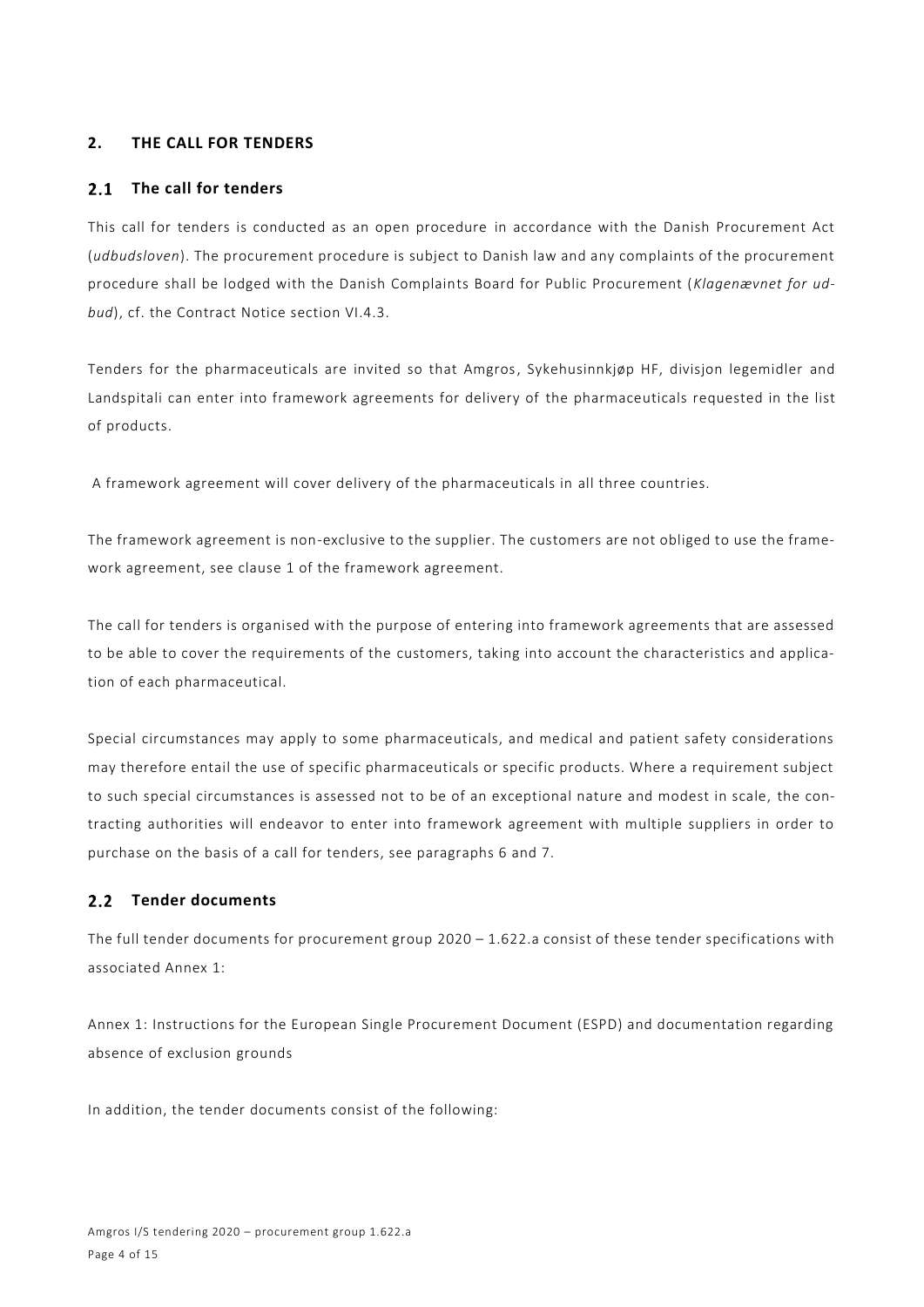The Contract Notice, tender group  $2020 - 1.622$ .a (issued on UBK afsendelsesdato) Joint Nordic framework agreement, tender group 2020 – 1.622.a Appendices 7, 8 and 9 to the framework agreement List of products, tender group 2020 – 1.622.a

The tender documents are available at Amgros' electronic tendering system at [https://levportal.amgros.dk,](https://levportal.amgros.dk/) and tenders must be submitted using that tendering system, see for more details paragraph 4.1.

Tenders must be submitted in conformity with the tender specifications for the relevant procurement group and the general guidelines for submission of tender provided in the tendering system, including the user guide. The user guide is a practical guide of a general nature, and in the event of discrepancy between the tender documents, especially the tender specifications for the relevant procurement group, and the user guide, the tender documents will prevail.

#### $2.3$ **The period of the framework agreement**

The period of the framework agreement and renewal periods thereof, if any, are set out in clause 18 of the framework agreement.

#### $2.4$ **Options**

Clause 1 of the framework agreement provides for an option for delivery in a pre -agreement period (i.e. before the purchase period begins) and an option for delivery in a post-agreement period (i.e. after the purchase period). The two options may be exercised on the terms and conditions stipulated in the framework agreement. The option for delivery in the pre-agreement period may only be exercised when final marketing authorization for the relevant country is in place and the pharmaceutical is included in the list at "medicinpriser.dk" (Denmark), "Farmalogg" (Norway) or "Lyfjaverðskrá" (Iceland).

# **3. LIST OF PRODUCTS, INCLUDING REQUIREMENTS FOR THE PRODUCTS PUT UP FOR TENDER**

# **The list of products in general**

In the list of products, the pharmaceutical put up for tender is specified in terms of ATC code and generic name (the active ingredient), pharmaceutical form, strength and, where appropriate, requirements for package form and/or stated package sizes.

This procurement group includes one lot number.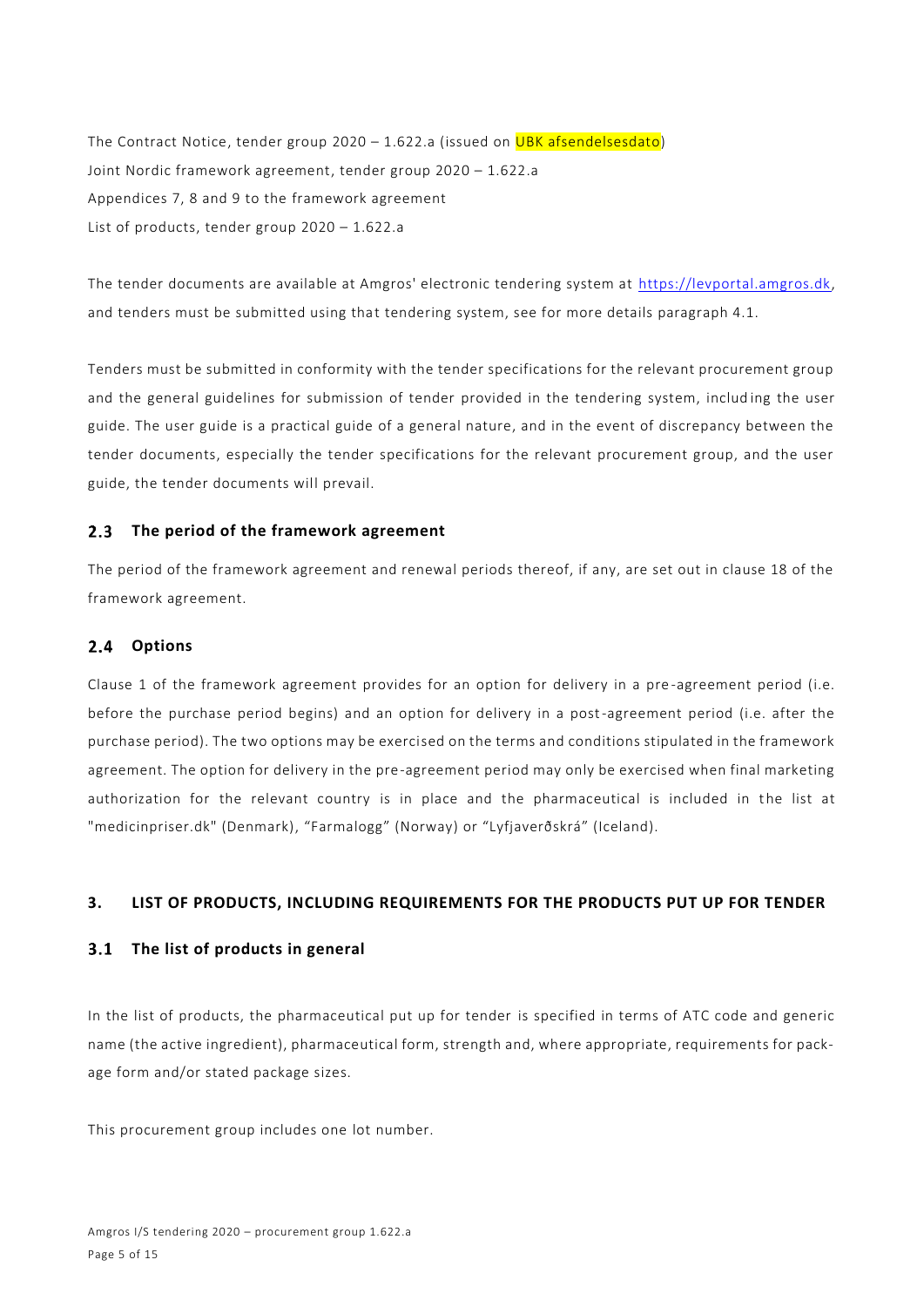A lot number may comprise the active ingredient in different forms, e.g. different pharmaceutical forms/strengths/packages (indicated by multiple lines under the relevant lot number). These are different products to be delivered by the same supplier, and the supplier is thus required to submit tender for the pharmaceutical in all the forms stated under the lot number in question. This means that the supplier's tender must include at least one product per line under a lot number. Depending on the layout of the list of products, a tender may include several products in the same line under a lot number, see in this respect the guidelines set out in paragraph 3.3 and/or 3.4 below.

The list of products thus specifies the specific requirements for the product to be offered under the individual lot number, see for more details paragraphs 3.2 - 3.4 below. The framework agreement generally only covers the products offered (specified by product numbers in Appendix 1 of the framework agreement). However, the contracting authorities may agree, on a case-by-case basis, to include other products under the framework agreement in the term of the framework agreement in accordance with the provisions of clause 3 of the framework agreement.

Where a tender comprises multiple products in the same line under a lot number, such products must have the same product name (trade name) in each country.

Where the product list is designed so that there are multiple lines under the same lot number, the requirement for the same product name (trade name) applies to the products offered in all the lines under the lot number, so that only products with one product name (trade name) are offered under the lot number concerned.

# **Pharmaceutical form**

Requirements regarding a specific pharmaceutical form for the pharmaceuticals put up for tender are stated with the customary designation of the pharmaceutical form in question.

It should be noted that the contracting authorities defines the pharmaceutical forms as follows:

Capsules means both hard and soft capsules

# **Strength**

# Requirement for specific strength

Where a specific strength is required in the list of products under a lot number, the supplier must offer the pharmaceutical in the strength indicated.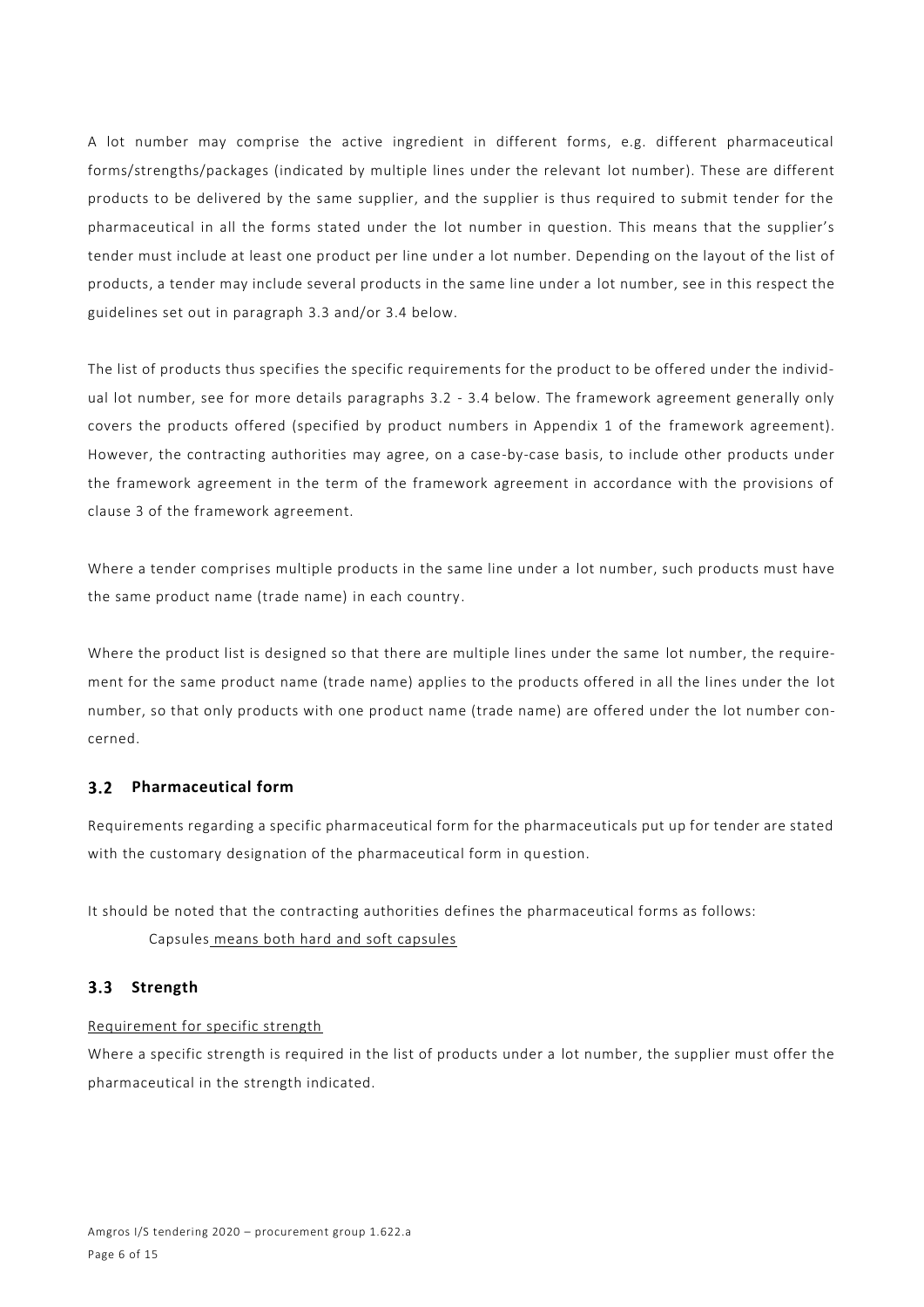#### **Packages**  $3.4$

#### No requirement as to a specific package size

Where under a lot number no specific package size is required, the supplier must offer the pharmaceutical in customary packages. Customary packages mean packages that are customary in the trade of the pharmaceutical in question, including bulk packages with several of the package sizes indicated.

Where no package size requirement is stated, the contracting authorities would prefer that the supplier offers several package sizes, but that is not a mandatory requirement.

#### Several different packages under one lot number

Where, pursuant to the above guidelines, the supplier chooses under a lot number to submit tender for several different packages of a pharmaceutical in one specific pharmaceutical form and one specific strength (i.e. multiple products in the same line under a lot number), specific requirements apply for setting prices for such different packages (same price per unit), see paragraph 4.2.a below.

#### $3.5$ **Units**

For every lot number in the list of products, a unit is specified. The unit may correspond to DDD (Defined Daily Dose specified by WHO) or another unit specified.

The unit is used for comparison of prices offered under a lot number, see paragraph 5 below. The unit stated in the list of products is used for allowing products under the same lot number (e.g. for comparison of tender prices for two different package sizes) being given a true and fair comparison of the package prices offered by applying a price per unit as a benchmark.

The unit of a pharmaceutical stated in the list of products is furthermore the basis for calculating the same price per unit in connection with pricing of multiple products where that requirement applies, see paragraph 4.2.a below.

#### **Expected consumption**  $3.6$

In the list of products, the contracting authorities have under "quantity in units" indicated the expected yearly consumption of the pharmaceutical put up for tender among other things on the basis of historical consumption.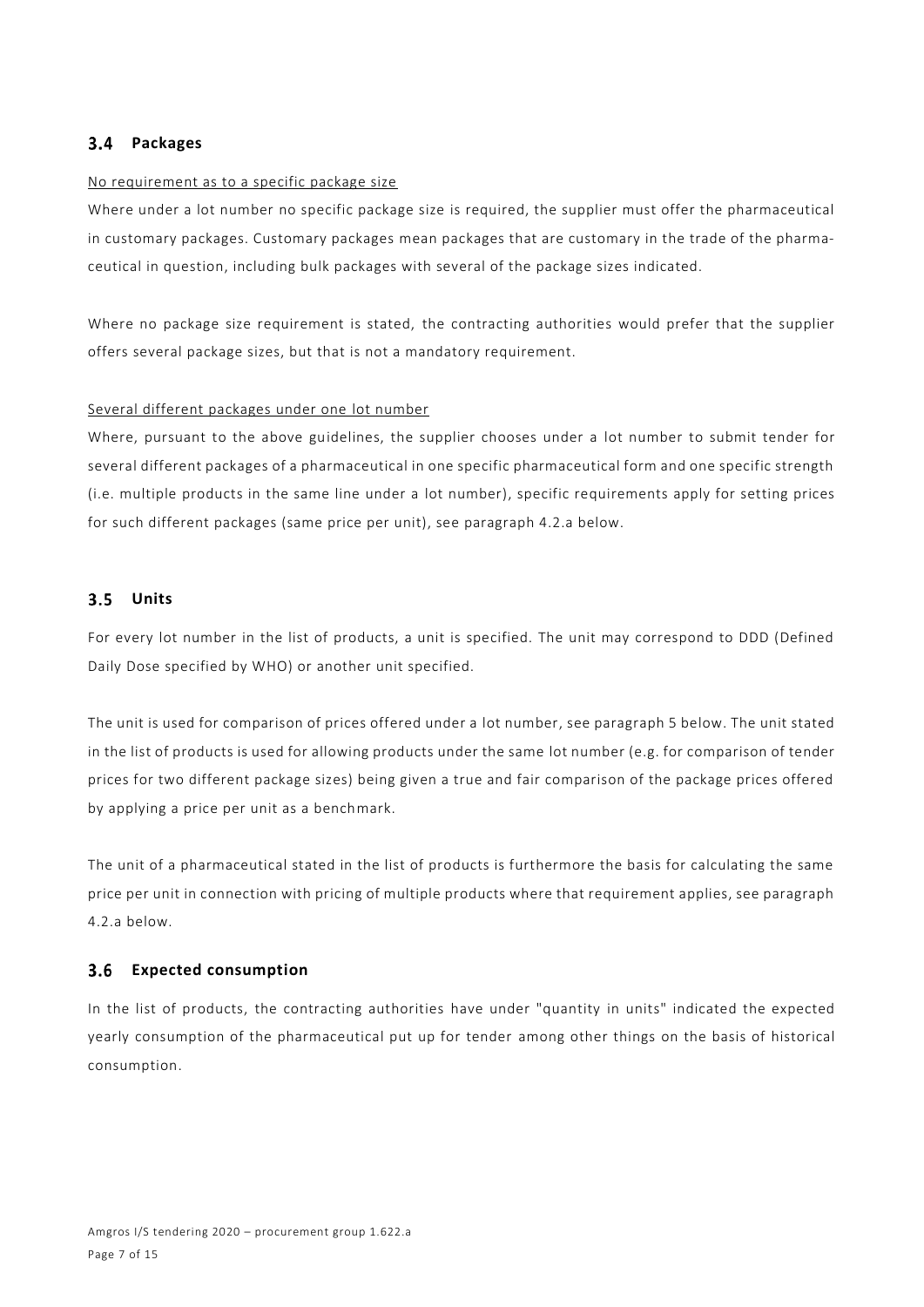It should be noted that the expected consumption indicated is based on a historical consumption and that the hospitals' need for pharmaceuticals and purchase of various pharmaceuticals to cover that need is influenced by a number of factors, including a possible change of or new use of the pharmaceuticals in the period of the framework agreement. Hence, the estimate is non-binding, and the suppliers must expect that the actual purchase under a framework agreement may differ significantly from the estimate.

When entering into framework agreements, the contracting authorities, after consultation with the customers, will draw up a new estimate of the expected purchase of the pharmaceutical, which is also a non -binding estimate, see clause 2 of the framework agreement. The contracting authorities will make efforts during the term of the framework agreement, including during a possible extension of the framework agreement, to inform the supplier of adjustments, if any, of the estimate.

For pharmaceuticals in respect of which the contracting authorities, on entering into the framework agreement, have indicated the expected purchase to be 0 (indicated by a 0 in Appendix 1 of the framework agreement), the framework agreement will be entered into without a delivery obligation for the supplier, see clause 2 of the framework agreement. For such pharmaceuticals, the supplier may choose to accept an order and deliver the pharmaceutical pursuant to the terms of the framework agreement. The supplier is not subject to liability in damages pursuant to clause 12 of the framework agreement if the supplier chooses not to accept such an order.

# **4. CONTENT OF THE TENDERS**

# **4.1 Submission of tenders**

Suppliers must submit tender via Amgros' electronic tendering system at [https://levportal.amgros.dk](https://levportal.amgros.dk/) before expiry of the deadline stated in paragraph 14. Tenders must be in conformity with the tend er specifications for the specific procurement group and the general guidelines for submission of tender stated in the tendering system, see paragraph 2.2.

Submission of tenders and indication of price must furthermore be in accordance with the provision s of paragraph 4.2.

The supplier's tender must furthermore include the information set out in paragraphs 4.4.

The tender and the documentation for the information submitted in the ESPD must be in Danish, Swedish, Norwegian or English.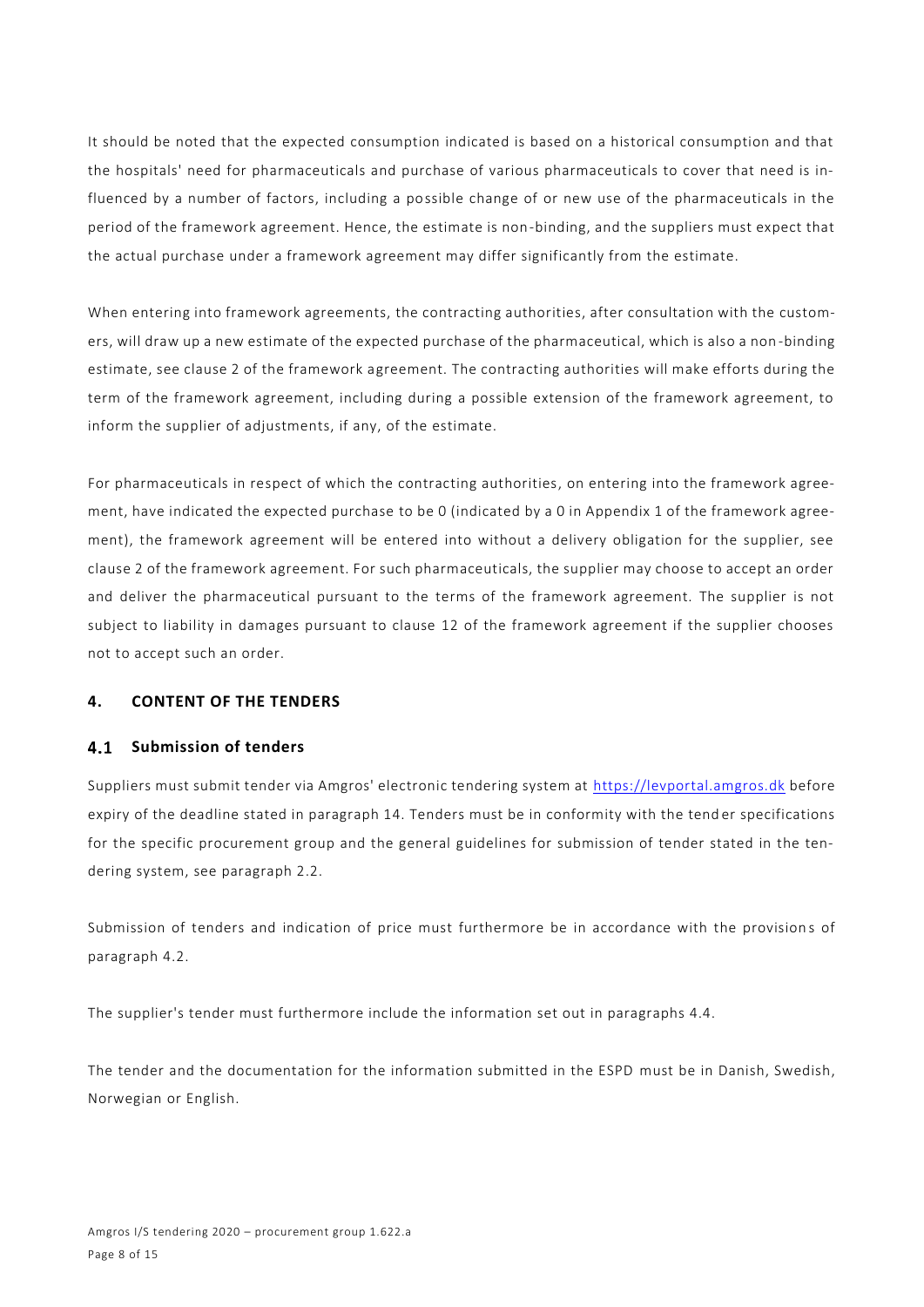If the contract is awarded to a group of suppliers, each participant must undertake joint and several liability and appoint a joint representative.

# **Indication of price for the products offered**

The supplier must provide the information requested in the tendering system about the products offered, including the price of the products offered.

Tenders for products under the lot number must be submitted in accordance with the provisions of paragraph 3. The price must be specified as a fixed net price per product in EURO and as stated below.

#### a. A tender comprising multiple products under one lot number

Depending on the layout of the list of products, a tender must - or may - comprise multiple products under one lot number, see paragraphs 3.1, 3.3 and 3.4. This means that the supplier's tender must include at least one product per line under a lot number and may, if appropriate, include multiple products in the same line under the lot number.

If in one tender under one lot number, a tender is submitted for multiple products, the requirements below regarding indication of price apply.

It is furthermore a requirement that multiple products under the same lot number must have the same product name (trade name) in each country, see paragraph 3.1.

#### Several different packages in the same line under a lot number

Where the supplier under a lot number chooses to submit tender for several different packages of a pharmaceutical in one particular pharmaceutical form and in one particular strength (in the same line under the lot number in question, see the instructions in this respect in paragraph 3.4), it is a requirement that the price per package is determined so that the price per unit is the same for these different packages.

#### Possible correction of prices indicated

Where the tender comprises multiple products under one lot number, the supplier must thus be aware that the price of certain of the different products must be determined so that the price per unit is the same for such products, and that the contracting authorities will correct the tender price if the price per unit is not the same, see paragraph 5. As described above, this applies to all tenders offering multiple products in one line under a lot number.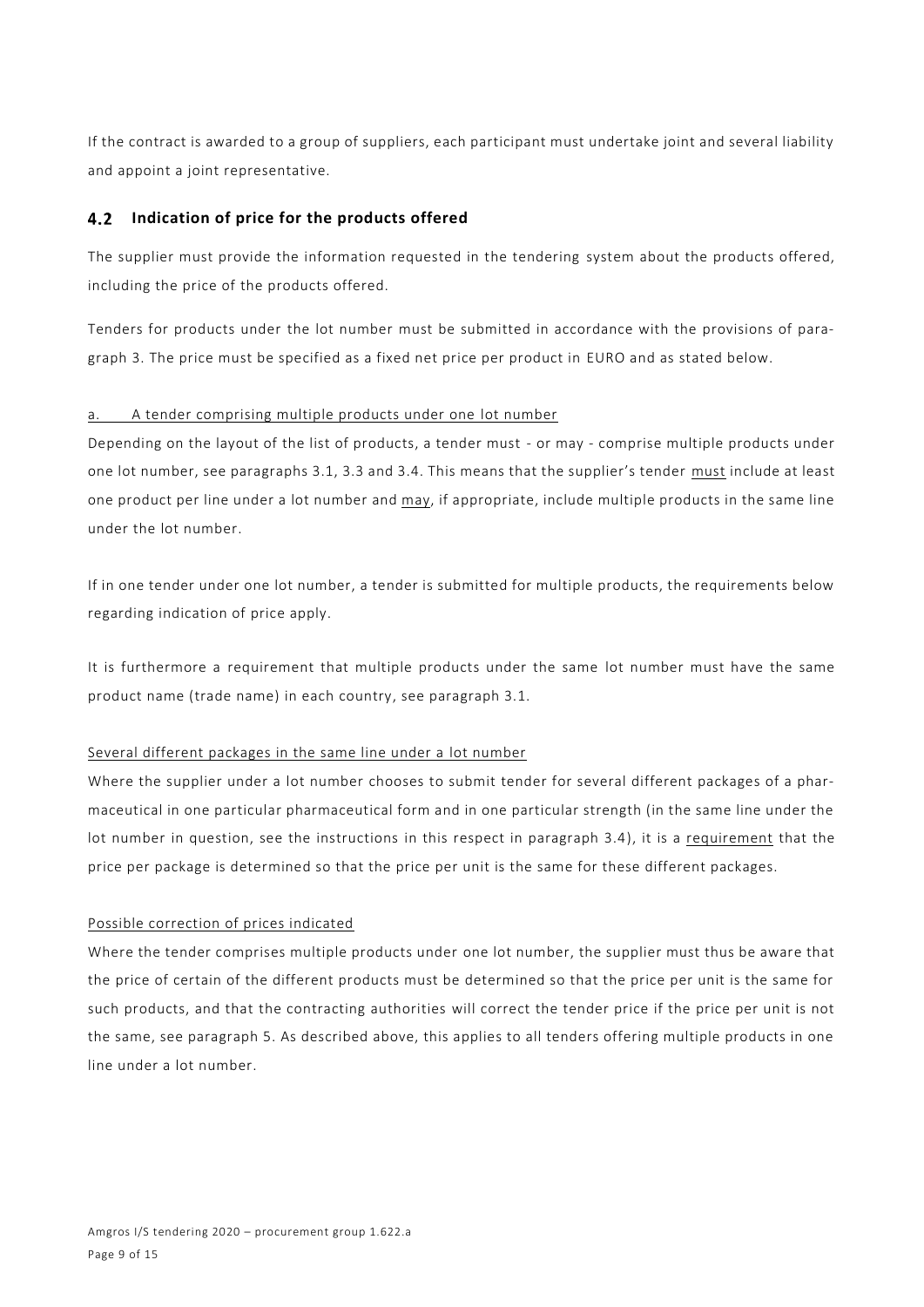If the supplier should erroneously indicate prices for such different products without the required conformity between the converted prices per unit for the products, the contracting authorities will correct the prices so that the requirement is complied with, see paragraph 5 below.

#### b. Fixed net price

The tender must include a fixed net price in EURO excl. VAT for each of the products offered under the lot number in question.

The offered price must apply for all three countries. The price will be converted to the national currency for Denmark and Norway as described in the framework agreement, clause 10. Purchase in Iceland will be made at the tender price in EURO, see the framework agreement clause 10 and 11.

The price offered must not be made dependent on the turnover of the pharmaceutical or be based on the Pharmacy Purchase Price (referred to by its Danish abbreviation "AIP") as published by the Danish Medicines Agency *(Lægemiddelstyrelsen)* "Farmalogg" (Norway) or "Lyfjaverðskrá" (Iceland) or similar. The price offered must not be dependent on or based on offers of other services, nor must the prices offered under different lot numbers be interdependent.

# **Information about marketing authorization**

It is not required that marketing authorisations for the pharmaceuticals offered are in place at the time of submission of tender, but final marketing authorisation for Denmark, Norway and Iceland must be in place so that the pharmaceuticals have marketing authorisation and are indicated in the Danish Medicines Agency list at "medicinpriser.dk", "Farmalogg" (Norway) and "Lyfjaverðskrá" (Iceland) not later than the date stated in clause 4 of the framework agreement.

If the Supplier fails to comply with the requirement regarding admission to the lists as stated above, the Supplier will be deemed to be on back order

#### $4.4$ **The European Single Procurement Document and documentation regarding absence of exclusion grounds**

The tenderer must use the European Single Procurement Document (ESPD) for the declaration stated in section III.1.1 of the Contract Notice. Further information on the completion and application of the ESPD in the tender process is available in the "Instructions for the European Single Procurement Document (ESPD) and documentation regarding absence of exclusion grounds" which is part of the tender documents.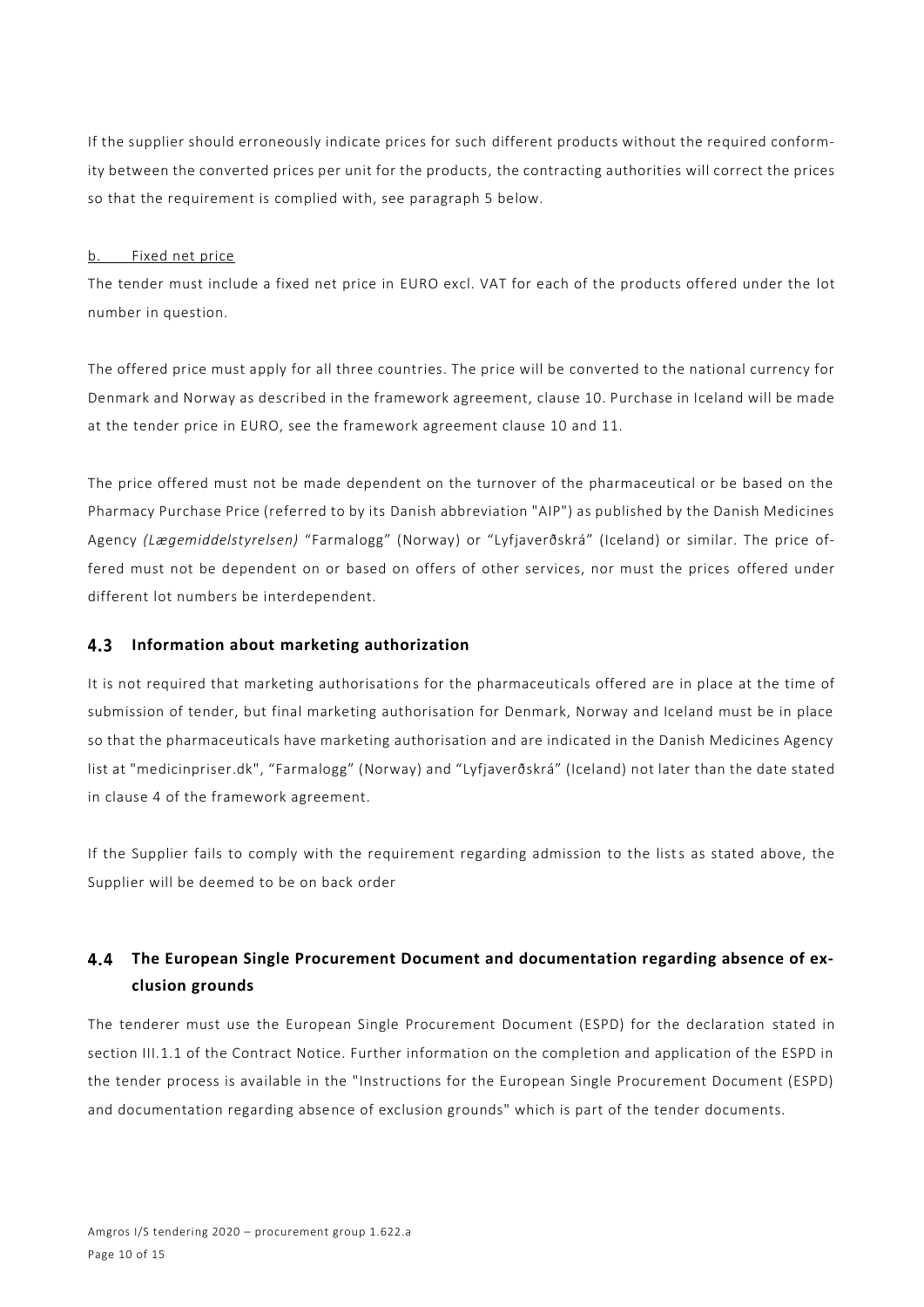Specific requirements apply to the tenderer's documentation of the information on absence of exclusion grounds submitted by the tenderer in the ESPD. A tenderer with whom the contracting authorities intends to enter into a framework agreement will before the award be requested to submit documentation of the information that the tenderer has submitted in the ESPD, see for more information "Instructions for the European Single Procurement Document (ESPD) and documentation regarding absence of exclusion grounds".

# **5. THE CONTRACTING AUTHORITY'S EVALUATION OF TENDERS IN ACCORDANCE WITH THE AWARD CRITERION**

For each lot number, the contracting authorities will enter into a framework agreement with the supplier having submitted the most economically advantageous tender evaluated in accordance with the award criterion "price" on the basis of the lowest tender price per unit.

The price offered per package will thus be converted to a comparable unit price. The unit price will be calculated as price per unit on the basis of the unit stated in the list of products for the lot number in question.

As stated in paragraph 4.2.a, it is a requirement that the price of multiple products in one line under the lot number is determined so that the price per unit is the same for these products. If the offered prices per product entail that there is not the required consistency between the converted prices per unit for the products in question, the evaluation of the tender will be based on the lowest converted price per unit. If a framework agreement is entered into with the supplier in question, the contracting authorities will be entitled to purchase the products in question on the basis of the lowest converted price per un it.

If under a lot number there are multiple tenders with the (exact) same lowest price, the choice between those tenders will be based on a drawing of lots functionality in Amgros' tendering system.

# **6. SELECTION OF MULTIPLE TENDERS**

Under the lot number in this procurement group, a framework agreement will only be entered into with one supplier.

# **7. PURCHASE UNDER ONE FRAMEWORK AGREEMENT WITH MULTIPLE SUPPLIERS**

A framework agreement will not be concluded with multiple suppliers under the lot number in this procurement group.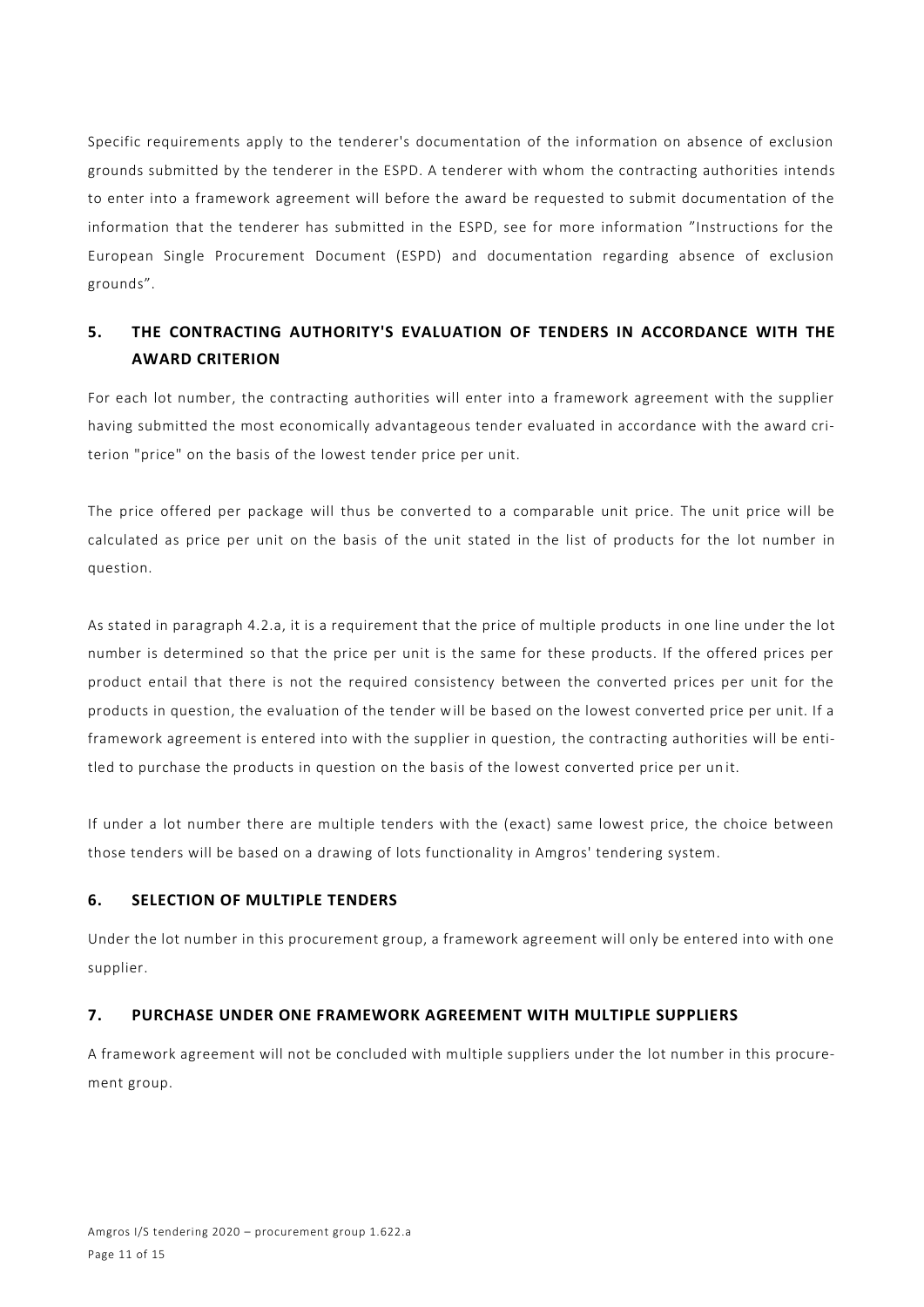#### **8. FRAMEWORK AGREEMENT - RESERVATIONS AND VARIANTS - FORMAL REQUIREMENTS**

The contracting authorities has drawn up the enclosed framework agreement.

As stated in the Contract Notice, the tenderer is not entitled to submit variants.

Nor is the tenderer entitled to make reservations regarding provisions in the draft framework agreement or provisions in the appendices thereof.

Furthermore, the tenderer is not entitled to draw up its tender so that terms and conditions in the tender specifications are derogated from, unless expressly provided for in the tender specifications.

As for the formal tender content requirements set out in the tender documents, the contracting authorities may choose, on a case-by-case assessment, not to reject the tender for non-compliance with these requirements but instead choose to remedy or disregard the errors/defects to the extent provided for in procurement law. In this context, the contracting authorities will be entitled to obtain additional information, including a missing ESPD.

#### **9. AMBIGUITIES**

The tenderer may clarify any ambiguities by requesting further information on the tender specifications (written questions), see paragraph 14.

Written questions must be submitted in English in the tendering system under the procurement group to which the question pertains. Questions will be answered in English.

Written questions and the related answers will be published in Amgros' tendering system in anonymized form under the procurement group in question.

The contracting authorities points out that continuing notices will not be submitted to the businesses having indicated an interest in a particular call for tenders. Hence, it is the responsibility of the tenderer to keep updated on additional information regarding the tender; such information may be published until 6 days before the expiry of the deadline for submission of tenders. Reference is furthermore made to the descriptions in the tendering system and the related guidelines.

# **10. PERIOD OF VALIDITY OF TENDERS**

By submitting its tender, the tenderer has accepted to keep open its tender for acceptance until the expiry of the period of validity of the tender set out in paragraph 14.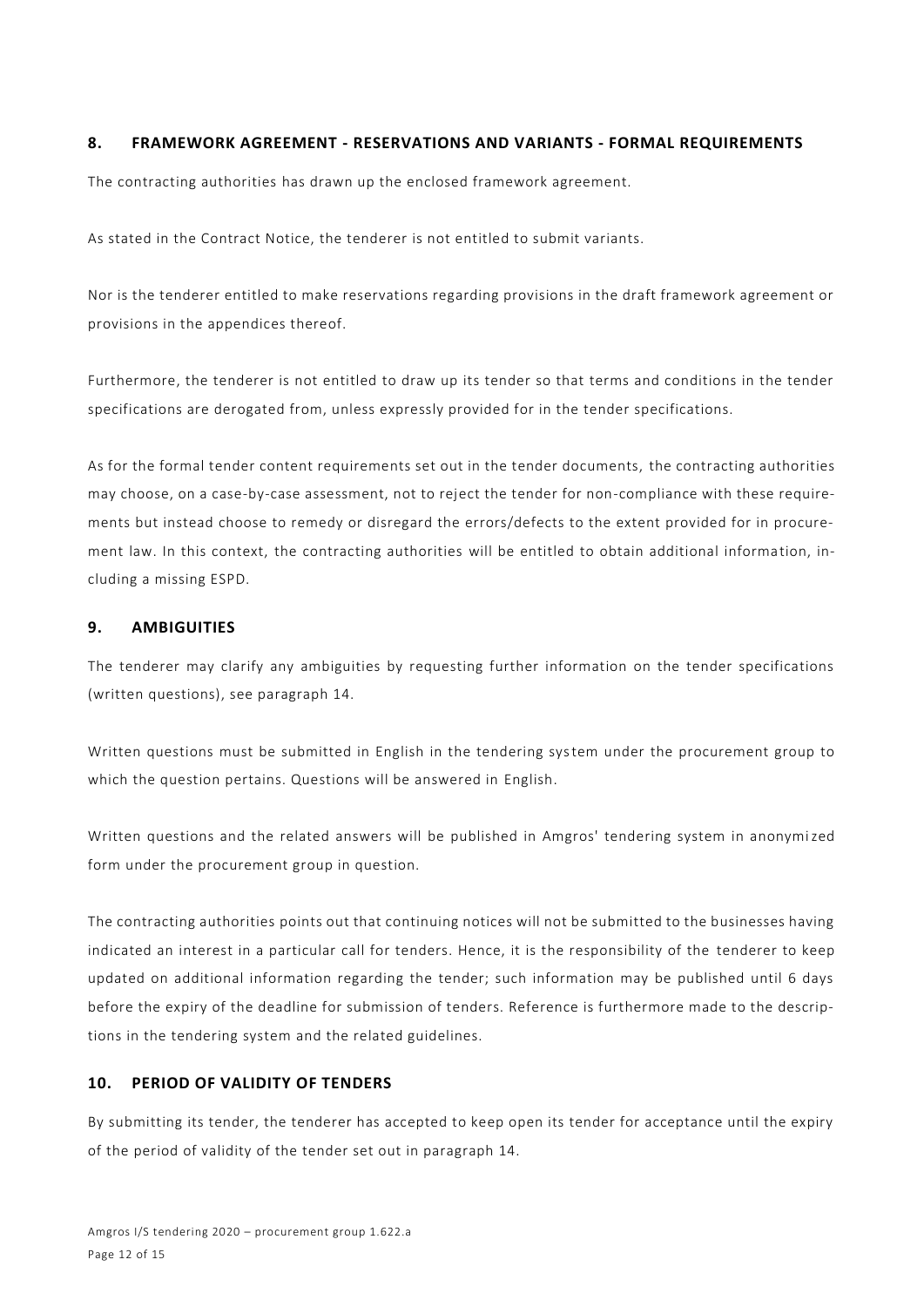#### **11. PROCESSING OF TENDERS, ETC.**

The tenderers are not permitted to attend the opening of the tenders. Tenders will be registered upon receipt, and tenders received on time will be opened collectively at a specified time after expiry of the deadline for submission of tenders. With the notice regarding the tender evaluation, the tenderers will receive a comprehensive overview of the businesses having submitted compliant tenders. The overview may not be obtained at any earlier point in time.

The contracting authorities are not obliged to return the tender to the tenderer.

The contracting authorities will not consider the tender process concluded until the framework agreement has been signed and reserves the right, in accordance with procurement law, to cancel the tender process in whole or in respect of certain lot numbers. On a case-by-case assessment, the tender process may be cancelled, inter alia, if the contracting authorities on the basis of the number of tenders and the prices received assesses that the order has not been the subject of sufficiently effective competition, including in the light of market conditions.

There may, as the case may be, be such a link in the use of different pharmaceuticals under several different lot numbers that the contracting authorities, on a case-by-case assessment, may choose to cancel several lot numbers within the same therapy area if certain lot numbers need to be cancelled. The cancellation of a lot number may thus be based on the fact that a re-tender of the pharmaceutical at the time of a re-tender of other pharmaceuticals is assessed, on a case-by-case basis, to comply the most with fundamental procurement law principles.

Even though the framework agreement is awarded to another tenderer, the tenderer is bound by its tender, but not longer than the date specified in paragraph 10 for the tender to remain open for acceptance.

The costs of the tenderer in connection with this tender are of no concern to the contracting authorities, including if the contracting authorities may have to cancel the tender process or lot numbers without conclusion of a framework agreement.

#### **12. NEGOTIATIONS**

When preparing the tender, the tenderer should be aware that the contracting authority is not allowed to negotiate the tenders submitted by the tenderers. The contracting authorities therefore requests the tenderers to submit their best offer. The contracting authority will thus comply with the procurement law framework for negotiation following, inter alia, from the Danish Public Procurement Act and the EU Public Procurement Directive.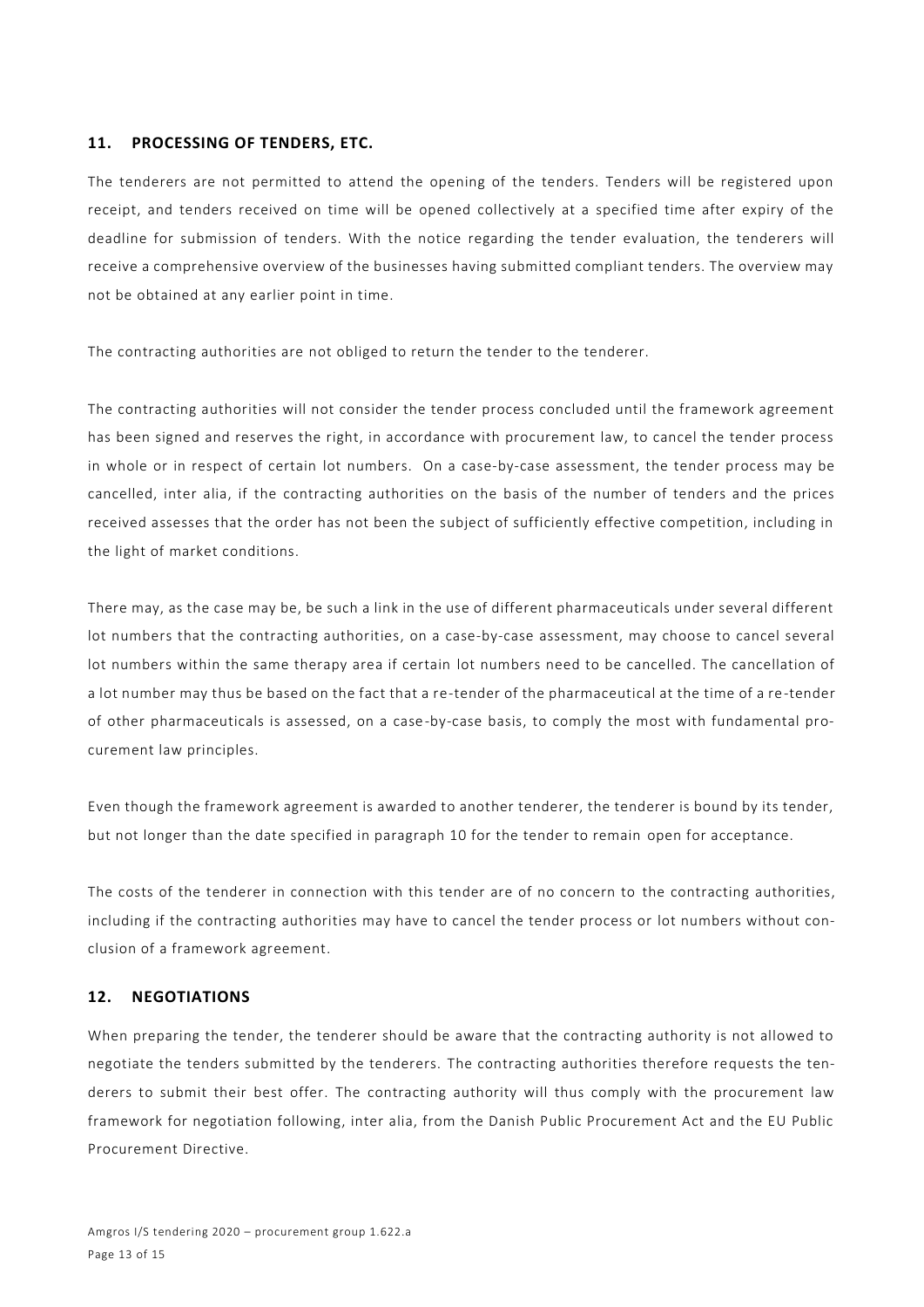Thus, no actual contract or price negotiations will be conducted and, therefore, the tenderers should ensure that their tenders are drawn up so as to allow a conclusion of the framework agreement without prior negotiations between the tenderer and the contracting authorities.

It is therefore important that the tenders are comprehensive and include all necessary information, including in particular all prices, and that they are accurate in every respect.

#### **13. PUBLICATION OF PRICES – CONFIDENTIALITY**

The contracting authorities will not of its own motion publish the tender prices received or the applicable prices under the agreement.

It should be noted that the contracting authorities are subject to rules on access to documents, and the contracting authorities is entitled and obliged to grant access to documents, including tenders received, to the extent stipulated by law.

This means that competitors, among others, may request access to the tenders submitted.

The contracting authorities are only entitled to exempt documents or information from disclosure to the extent provided for by law, including for the purposes of protecting information about the business affairs of others.

In respect of documents or information in the tender, the tenderer may request, and mark accordingly, that such documents or information be exempted from disclosure to the extent that the tenderer assesses on a case-by-case basis that the disclosure thereof is likely to entail an obvious risk - typically for reasons of competition - of causing damage to the business, in particular significant financial damage.

However, in any event, the contracting authorities will be entitled and obliged to grant disclosure of documents and information to the extent required by law, but the tenderer's request will be included in the contracting authorities' assessment of whether or not documents or information may be exempted.

#### **14. TIME SCHEDULE FOR THE TENDER PROCESS**

30 April 2019

12:00 noon Deadline for submission of tenders.

Early June